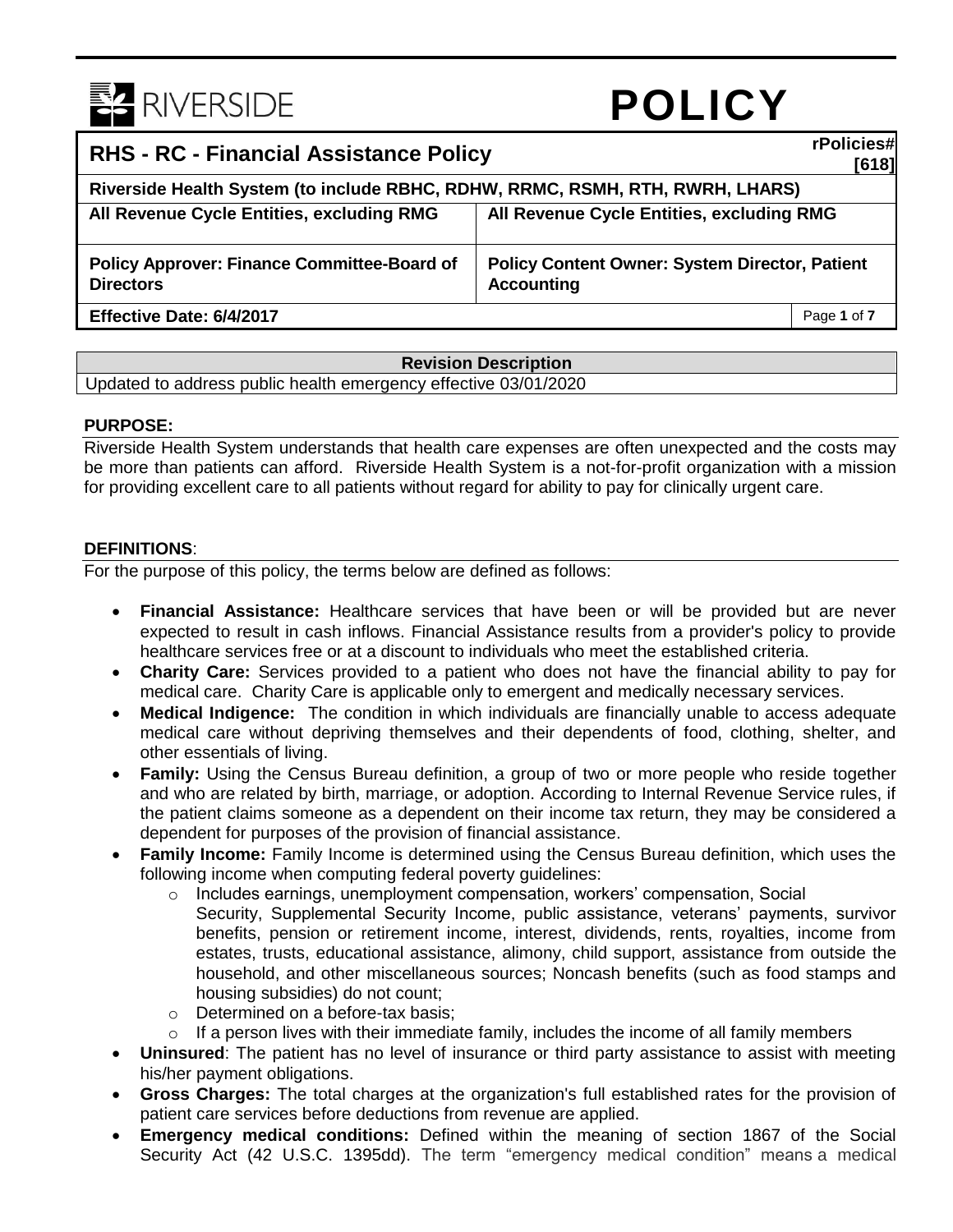condition manifesting itself by acute symptoms of sufficient severity (including severe pain) such that the absence of immediate medical attention could reasonably be expected to result in placing the health of the individual (or, with respect to a pregnant woman, the health of the woman or her unborn child) in serious jeopardy, serious impairment to bodily functions, or serious dysfunction of any bodily organ or part; or with respect to a pregnant woman who is having contractions that there is inadequate time to effect a safe transfer to another hospital before delivery, or that transfer may pose a threat to the health or safety of the woman or the unborn child.

 **Medically necessary:** Defined by Medicare as services or items reasonable and necessary for the diagnosis or treatment of illness or injury.

## **POLICY:**

Riverside Health System will provide, without discrimination, care of emergency medical conditions to individuals regardless of their eligibility for financial assistance or for government assistance. Accordingly, this written policy:

- Includes eligibility criteria for financial assistance
- Describes the basis for calculating amounts charged to patients eligible for financial assistance under this policy
- Describes the method by which patients are considered eligible for financial assistance
- Describes how the hospital will widely publicize the policy within the community served by the hospital
- Limits the amounts that the hospital will charge for emergency or other medically necessary care provided to individuals eligible for financial assistance to less than the amount generally billed (received by) the hospital for Medicare patients.

Prior to seeking financial assistance, the patient and Riverside will pursue reasonable forms of third party payment to include all benefits from any third party insurance source, benefits from State or Federal assistance programs, pending litigation and all benefits from any charitable organization.

## **RIVERSIDE SCOPE:**

Riverside Health System financial assistance policies cover the following: Riverside Regional Medical Center, Riverside Tappahannock, Riverside Walter Reed, Riverside Shore Memorial, Doctors Hospital of Williamsburg, Riverside Rehabilitation Institute, Riverside Behavioral Health Center, Hampton Roads Specialty Hospital and all locations which operate as a "department of" one of the above listed acute care facilities. There are no providers, other than those listed in the Provider List, who are covered under this policy. The provider listing is updated quarterly. For further clarification, MD Express, Skilled Nursing Facilities, Wellness Centers, Home Health, Hospice, and Retirement Communities are not included in this policy.

## **ELIGIBILITY FOR FINANCIAL ASSISTANCE:**

Eligibility for Financial Assistance for emergency and medically necessary conditions will be considered for those individuals who are ineligible for any government health care benefit program, and who are unable to pay for their care, based upon a determination of financial need in accordance with this Policy. The granting of financial assistance shall be based on an individualized determination of financial need, and shall not take into account age, gender, race, social status, sexual orientation, or religious affiliation.

## **To qualify for a patient discount, patients must meet the following guidelines:**

- 1. Scheduled for or have received services at a Riverside Acute facility.
- 2. Meet at least one of the criteria below:
	- a. Are a U.S. citizen; or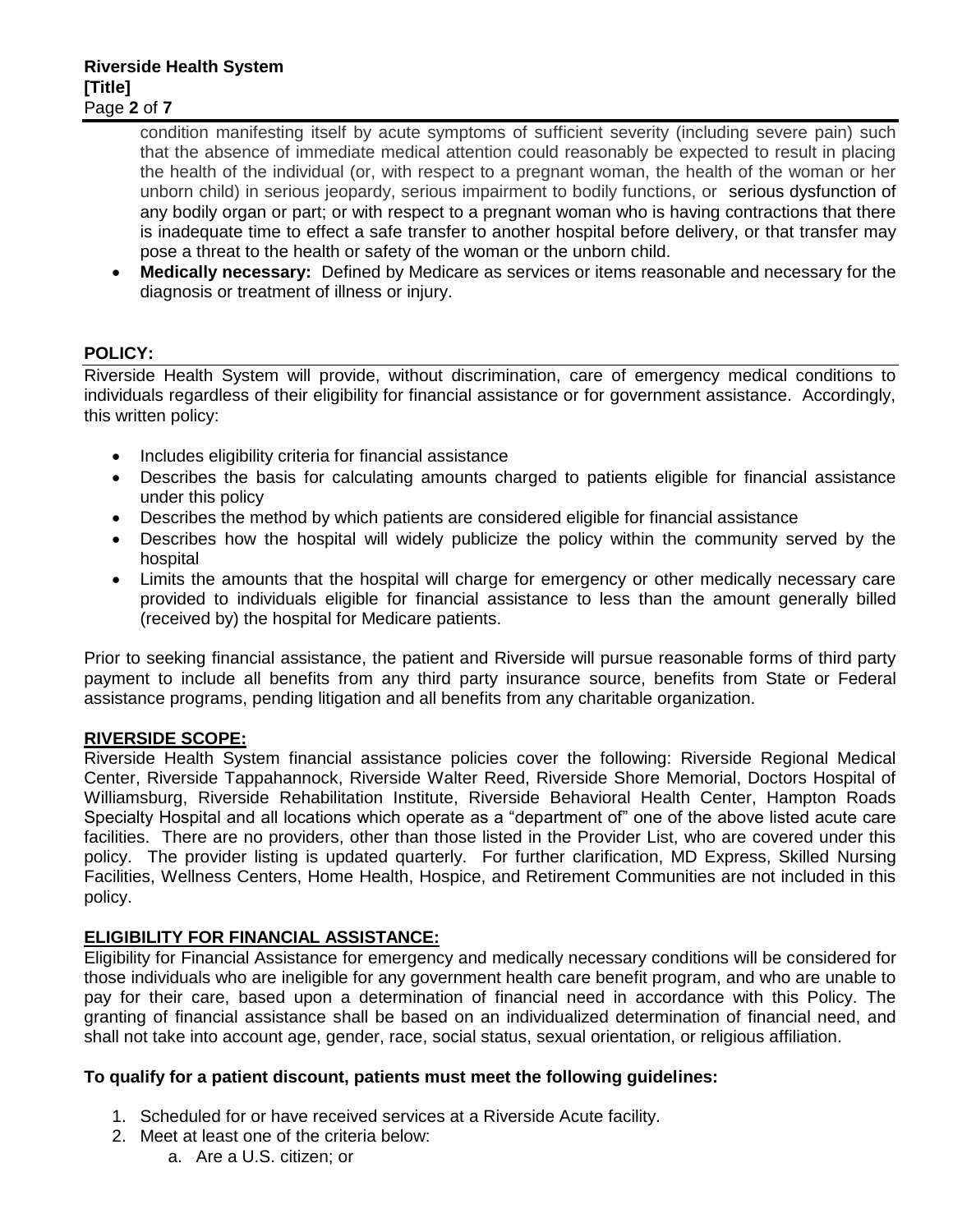- b. Carry a United States Permanent Resident Card (USCIS Form I-551): or
- c. Live in Riverside's service area (defined by a 50 mile radius around those facilities defined under the *Riverside Scope* section of this policy)
- 3. Meet one of the criteria below:
	- a. Be uninsured and have household income at or below 200% of the Federal Poverty Level to receive a 100% write off; or
	- b. Be insured and have household income at or below 200% of the Federal Poverty Level to receive a 100% write off of patient liability after insurance has been finalized; or
	- c. Be uninsured with a household income between 201% and 400% of the Federal Poverty Level to receive a 75% write off of eligible billed charges.

Uninsured patients that do not qualify for financial assistance will receive a 50% administrative adjustment off of eligible billed charges.

Federal Poverty Guidelines that are used to determine the Federal Poverty Level can be found at the following link: <https://aspe.hhs.gov/poverty-guidelines>

Uninsured patients can be qualified for financial assistance through presumptive charity using third party scoring software when available. Otherwise patients must submit a complete financial assistance application.

The financial assistance application must be completed and submitted within 120 days after the first post discharge bill. A call center representative can assist patients by providing someone to help fill out the form. They can be reached at 1-800-621-7677 or 757-989-8830; option #3.

Items that may be required to process the financial application include:

- Bank statements
- Income tax returns
- Check stubs
- Other forms of information to determine financial assistance liability

If the individual subsequently submits a complete financial assistance application and/or is determined to be eligible for financial assistance, a refund will be provided if the individual has paid for the care that exceeds the amount he or she is determined to be personally responsible for paying, unless such amount is less than \$5.

## **SERVICES ELIGIBLE UNDER THIS POLICY**:

The following healthcare services are eligible for financial assistance, when eligibility criteria have been met:

- 1. Emergency medical services provided in an emergency room setting;
- 2. Services for a condition which, if not promptly treated, would lead to an adverse change in the health status of an individual;
- 3. Non-elective services provided in response to life-threatening circumstances in a nonemergency room setting; and
- 4. Medically necessary services as defined by Medicare (services or items reasonable and necessary for the diagnosis or treatment of illness or injury).
- 5. Patients referred from a Free Health Clinic to the hospital for diagnostics are automatically deemed eligible for charity if not covered by Medicare, Medicaid, or other payment source.

## **SERVICES INELIGIBLE UNDER THIS POLICY:**

The following healthcare services are ineligible for financial assistance: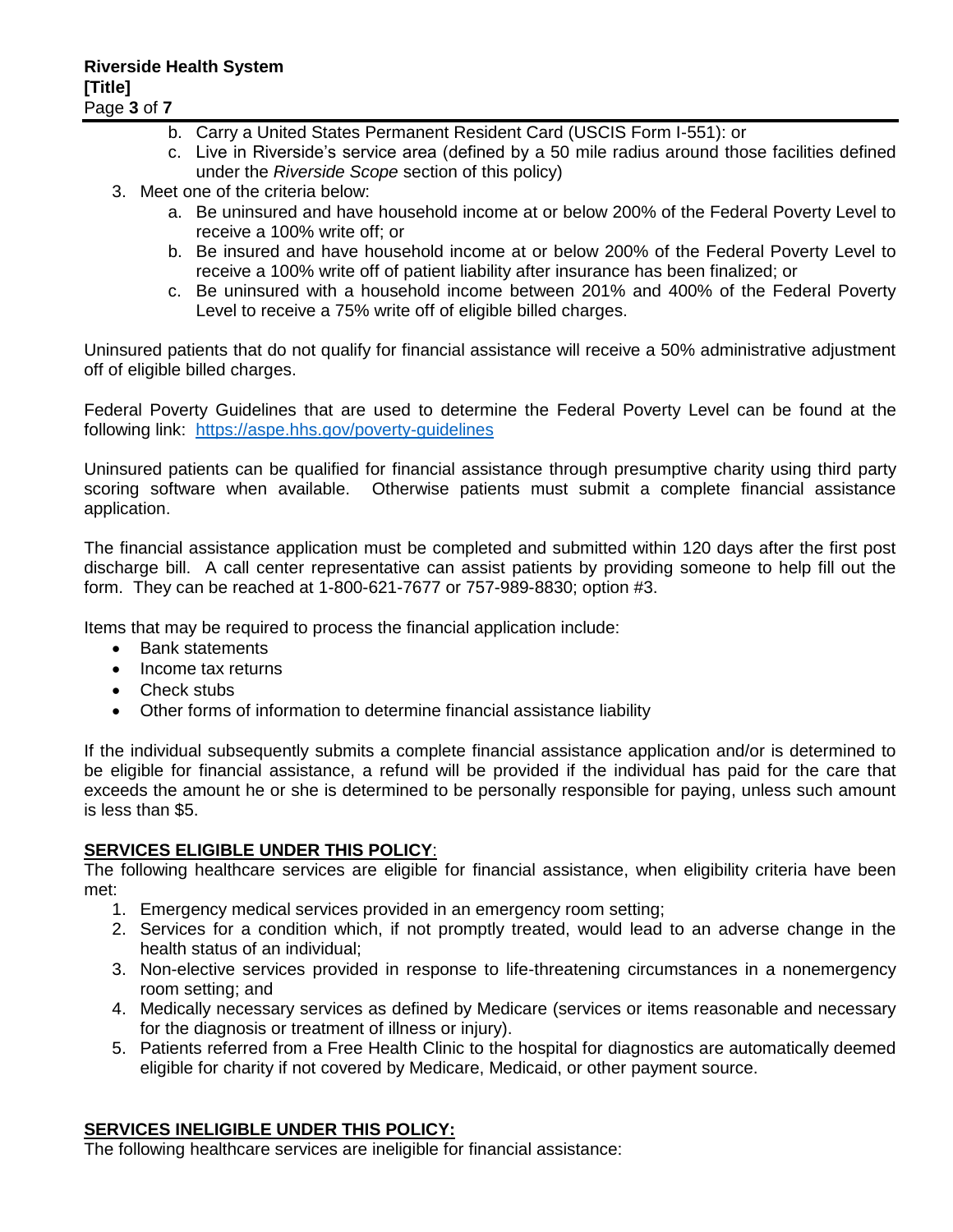- 1. Elective Procedures including Cosmetic and Retail Procedures
- 2. Retail Services or items
- 3. Gastric Bypass
- 4. Services that require the issuance of a Medicare Advance Beneficiary Notification (ABN)
- 5. Medicare outpatient statutorily excluded services that are non-covered and do not require an ABN (i.e. pharmaceuticals, dental, etc.)

Riverside Health System has temporarily modified the existing policy during the public health emergency and financial crisis of COVID-19 in our geographical area. These modifications were made to meet immediate healthcare needs of Riverside Health System's community. Beginning April 21, 2020, eligibility for financial assistance will be expanded to include temporary loss of job or furlough, with the patient's confirmation that they lost their job or were furloughed due to the pandemic. Riverside may delay sending medical bills to patients who notify Riverside of such hardship, and the requirement to complete the financial assistance policy within 120 days of receipt of the medical bill shall be waived during the patient's hardship.

## **CATASTROPHIC**

If a patient's aggregate medical bills within a twelve month period total more than 100% of annual income, the patient will be declared medically indigent and is eligible for 100% charity of patient liable amount, regardless of income.

#### **POLICY EXCEPTIONS:**

The Chief Financial Officer, Vice President of Revenue Cycle, System Director of Patient Accounting, System Director of Patient Access, and Director of Patient Accounting are each granted the authority to provide eligibility and determination exceptions to this policy on a case-by-case basis as appropriate to an individual patient's facts and circumstances. In no case will a patient be denied Financial Assistance if they meet the eligibility and determination requirements set forth in this policy.

In response to the public health emergency, when a patient or responsible party notifies Riverside of pandemic-related hardship (such as job loss due to COVID–19) that impacts the ability to pay on an account, Riverside may delay sending statements on the account for up to 60 days, and the delay period shall be re-evaluated periodically thereafter.

#### **AMOUNTS GENERALLY BILLED (Allowed):**

This policy limits the amounts that Riverside will charge for emergency or other medically necessary care provided to individuals eligible for financial assistance to the amount generally billed (allowed). This is calculated using the Medicare prospective method to set amounts generally billed at the amount Riverside is paid by Medicare. You can call our Customer Service department for a quote of amount generally billed to Medicare for your service at 1-800-621-7677 or 757-989-8830; option #3. This percentage determination can be obtained in writing and by mail, free of charge, in any of the following languages English, Spanish, Korean and Vietnamese.

## **PRESUMPTIVE FINANCIAL ASSISTANCE ELIGIBILTY:**

Riverside Health System may use outside agencies in determining estimated income amounts for the basis of determining financial assistance eligibility. If current presumptive eligibility is unavailable, Riverside may use a prior determination of eligibility of up to 180 days prior to service date.

#### **COMMUNICATION OF THE FINANCIAL ASSISTANCE PROGRAM TO PATIENTS AND OUR COMMUNITY:**

Notification about the financial assistance program is available from Riverside Health System, which shall include a contact number, shall be disseminated by Riverside Health System by various means, which may include, but are not limited to, the publication of notices in patient bills, providing Financial Assistance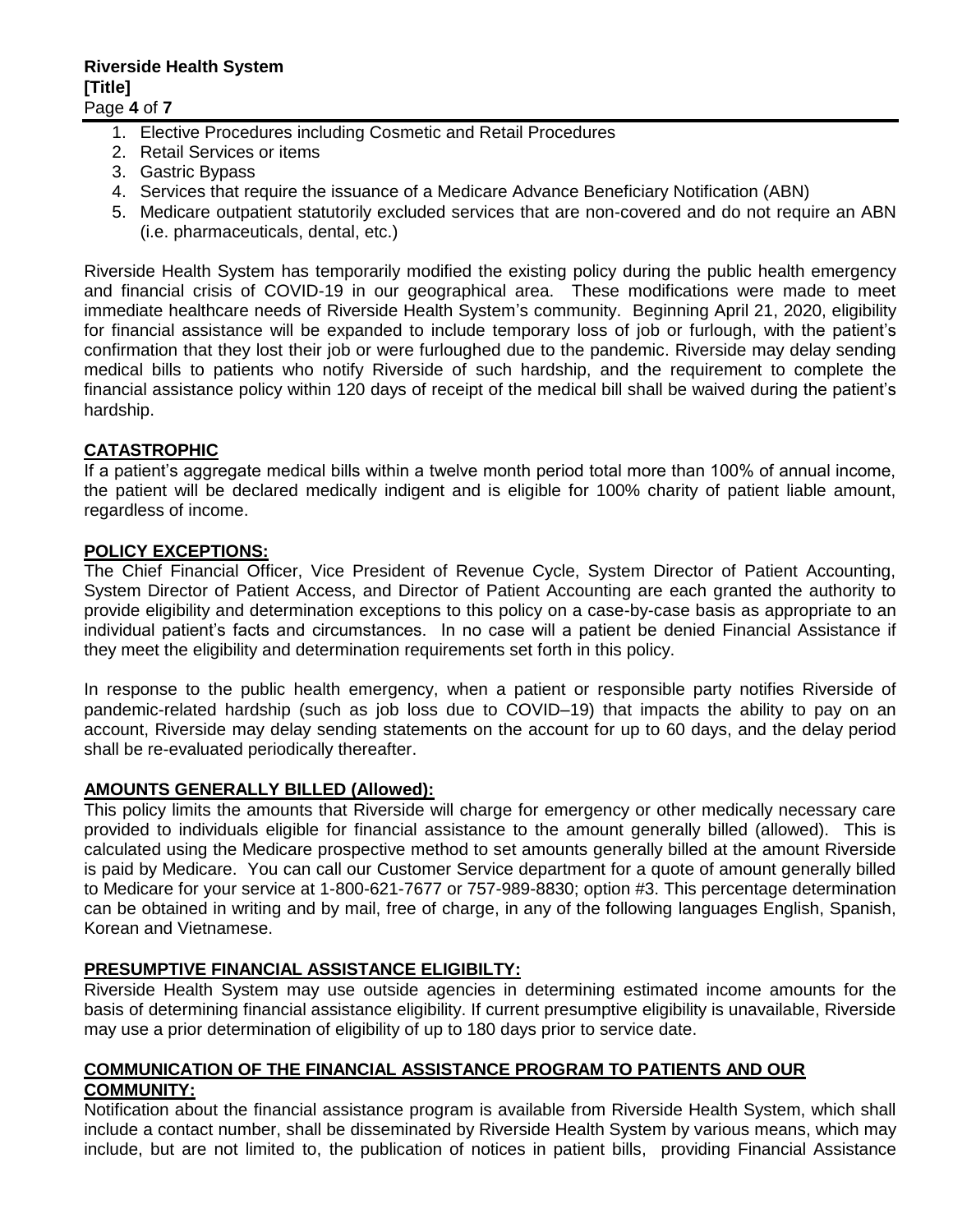#### **Riverside Health System [Title]** Page **5** of **7**

Brochures in emergency rooms, admitting and registration departments, hospital business offices, patient financial services offices, and at other public places as Riverside Health System may elect. Riverside Health System also shall publish and widely publicize this financial assistance policy on facility websites. Such notices and summary information shall be provided in the primary languages spoken by the population serviced by Riverside Health System. The plain language summary is also included with the billing statement 30 days prior to referring a patient's account to collections.

The following documents are available in English, Spanish, Korean and Vietnamese at no charge. Patients may obtain additional information and / or paper copies of the following documents in person by visiting any Riverside Hospital Admissions Department, by mail, via our website or by calling our Customer Service Center:

- Financial Assistance Policy (FAP)
- Financial Assistance Application
- Patient Liability Assistance Policy
- Plain Language Summary of the FAP
- Provider List
- Collections Process policy

Riverside Health System – 1-800-621-7677 or 757-989-8830; option #3

Riverside Health System 608 Denbigh Blvd. Ste. 500A Newport News, VA 23608

## **RELATIONSHIP TO COLLECTION POLICIES:**

Riverside Health System management shall develop policies and procedures for internal and external collection practices (including actions the hospital may take in the event of non-payment, including collection action and reporting to credit agencies) that take into account the extent to which the patient qualifies for financial assistance, a patient's good faith effort to apply for a governmental program or for financial assistance. Riverside Health System will not impose extraordinary collections actions such as wage garnishments; liens on primary residences, or other legal actions for any patient without first making reasonable efforts to determine whether that patient is eligible for financial assistance under this policy.

Reasonable efforts shall include:

- 1. Validating that the patient owes the unpaid bills and that all sources of third-party payments have been identified and billed by the hospital;
- 2. Documentation that Riverside Health System has or has attempted to qualify the patient for financial assistance pursuant to this policy;
- 3. Notifying a patient about the financial assistance policy, helping a patient remedy an incomplete application for financial assistance, and informing an applicant of the eligibility determination outcome of their financial assistance application.
- 4. Including information regarding the availability of financial assistance on the billing statements
- 5. Providing a copy of plain language summary of the financial assistance policy at least 30 days prior to engaging in extraordinary collections actions.

Accounts that have not qualified for financial assistance may be placed with a third party collection agency 120 days after the first billing statement. Patients are able to request reconsideration under this financial assistance policy for an additional 60 days after being placed with a third party collection agency. Reasonable efforts will be made to determine whether a patient is eligible for financial assistance prior to any extraordinary collection action requiring court proceedings.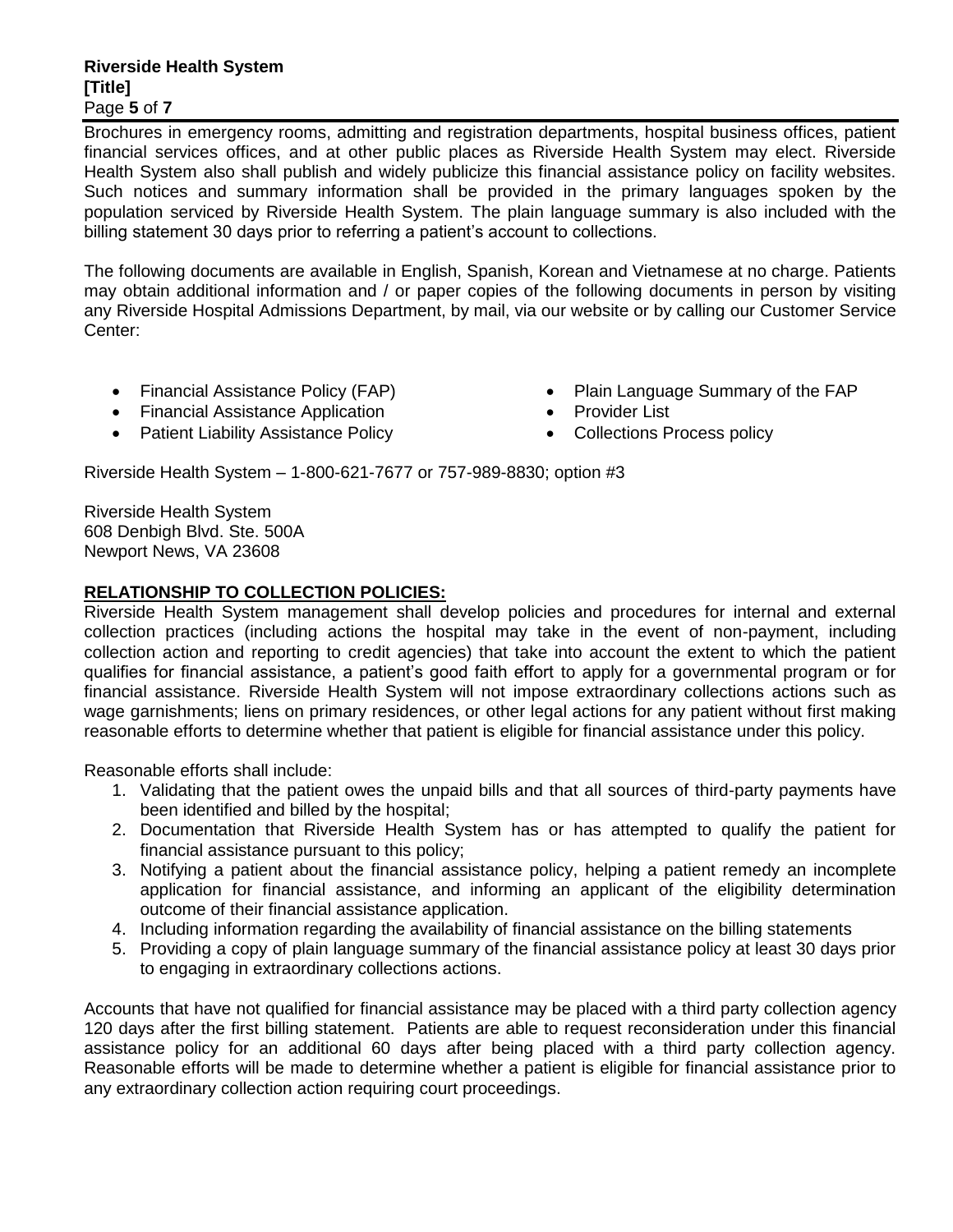#### **Riverside Health System [Title]** Page **2** of **7**

The System Director of Patient Accounting has final authority to determine when reasonable efforts have been made to determine if a patient is eligible for financial assistance. Once determination is made then extraordinary collection efforts can begin against the individual as necessary.

## **REGULATORY REQUIREMENTS:**

In implementing this Policy, Riverside Health System management and facilities shall comply with all other federal, state, and local laws, rules, and regulations that may apply to activities conducted pursuant to this Policy.

#### **APPLYING FOR FINANCIAL ASSISTANCE:**

The Application for Financial Assistance is available at patient registration areas of each Hospital Facility and may also be downloaded from the internet free of charge at [https://www.riversideonline.com/patients\\_guests/financial-assistance.cfm.](https://www.riversideonline.com/patients_guests/financial-assistance.cfm) The Application for Financial Assistance may also be mailed free-of-charge to patients upon request by calling 1-800-621-7677 or 757- 989-8830; option #3, or by sending a written request to the following address:

Riverside Health System 608 Denbigh Blvd. Ste. 500A Newport News, VA 23608

Completed Applications for Financial Assistance, along with proof of Household Income, should be mailed to the address above. Alternatively, a patient may return a completed application, along with proof of Household Income, to any patient registration area of a Hospital Facility. Patients who need additional information about this Policy, or who need assistance with the Financial Assistance application process, may call the number above Monday through Friday during normal business hours to speak with a customer service representative.

Upon receipt of an application for financial assistance, extraordinary collection actions are suspended until a final eligibility determination is made. An individual who provides an incomplete application is given a reasonable period of time to respond to a written notice describing the additional information and/or documentation required to complete the application. If the applicant does not respond to the request for additional information within a reasonable period of time as determined by the facility then extraordinary collection actions may resume. If the patient is deemed eligible for financial assistance, the account will be returned from collections. If eligibility is not met, collection proceedings will be resumed.

#### **MONITORING:**

Outcomes Monitoring – The Patient Accounting System Director shall be responsible for confirming that the policy is being carried out appropriately.

Document Management – The Patient Accounting System Director shall be responsible for developing, communicating and maintaining this policy and related procedures and job aids necessary for the implementation and continuance of the policy. This policy shall be reviewed at least every 3 years for repeal or amendments appropriate.

#### **PROCEDURE:**

NONE.